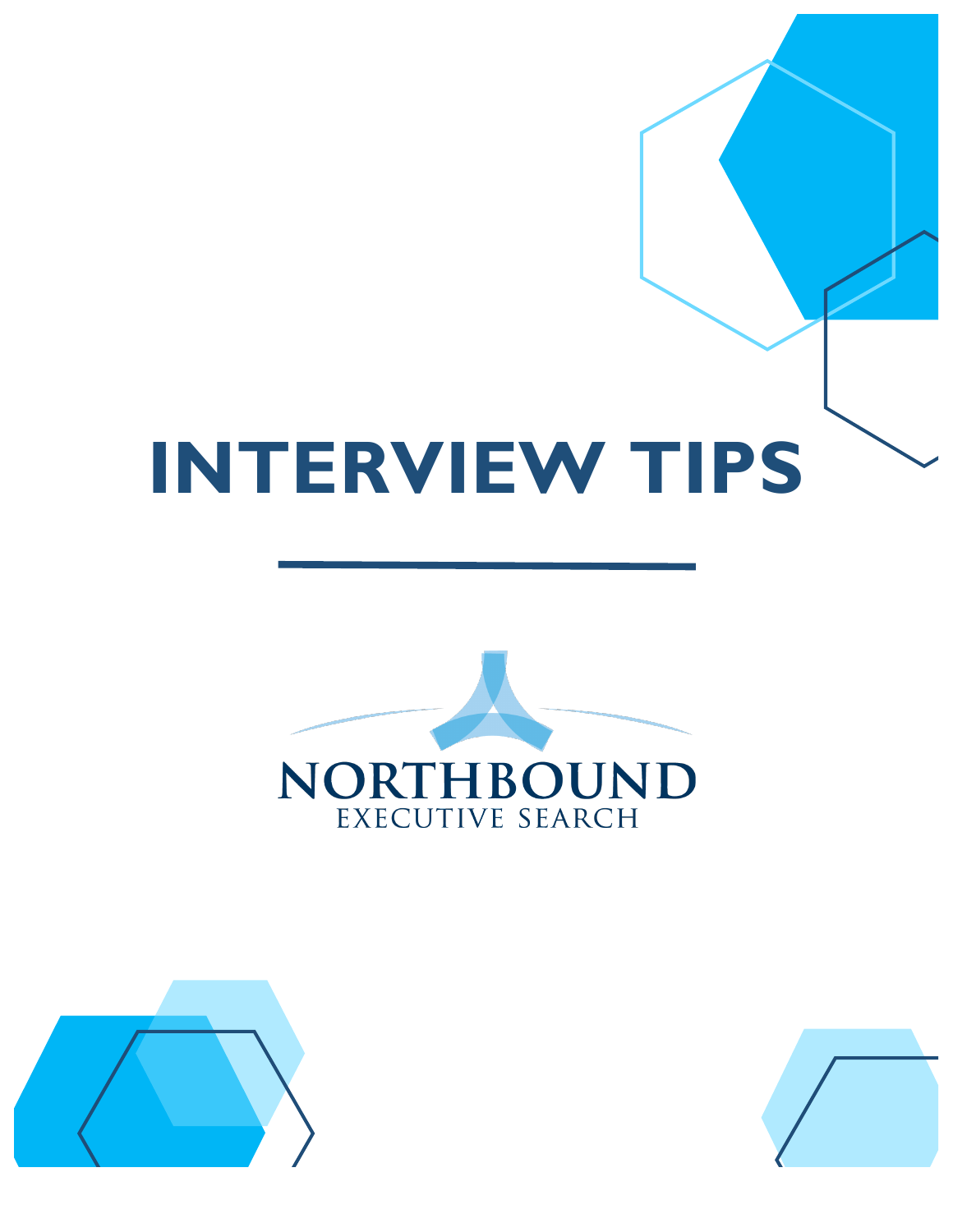

# *PREPARING FOR THE INTERVIEW*

### Research and Prepare

We recommend preparing for a high energy, thought provoking, positive and intelligent conversation that gives the interviewer a good sense of your background and experience as well as your enthusiasm for the role.

First, find out as much as you possibly can about the company prior to the interview. Your interviewer will likely see your effort as a sign of commitment. You can get a lot of information from company websites, on the internet (articles), newspapers, and if publicly traded, their quarterly and annual financial statements and annual reports. This information can help shape both your questions and answers.

- Preparation will ensure you are less surprised by the interviewer's questions, enabling you to focus more on how you respond, than what to say.
- Know your resume, inside and out be able to tell stories (not facts) of your background, in general or on any bullet as needed.
- Have examples of work you've led that demonstrate your competencies. Read over your past reviews to help you prepare.
	- o NOTE: they will likely ask you questions about any prior position, you MUST be able to answer them in detail.
- Have 5-7 questions (mix of high, mid, detailed level) that would help you learn about the company, the group, the role, etc. Thread your questions into the conversation and if there are any unanswered at the end of the meeting, ask them if timing allows.
- **Bring** at least 3 copies of your Resume

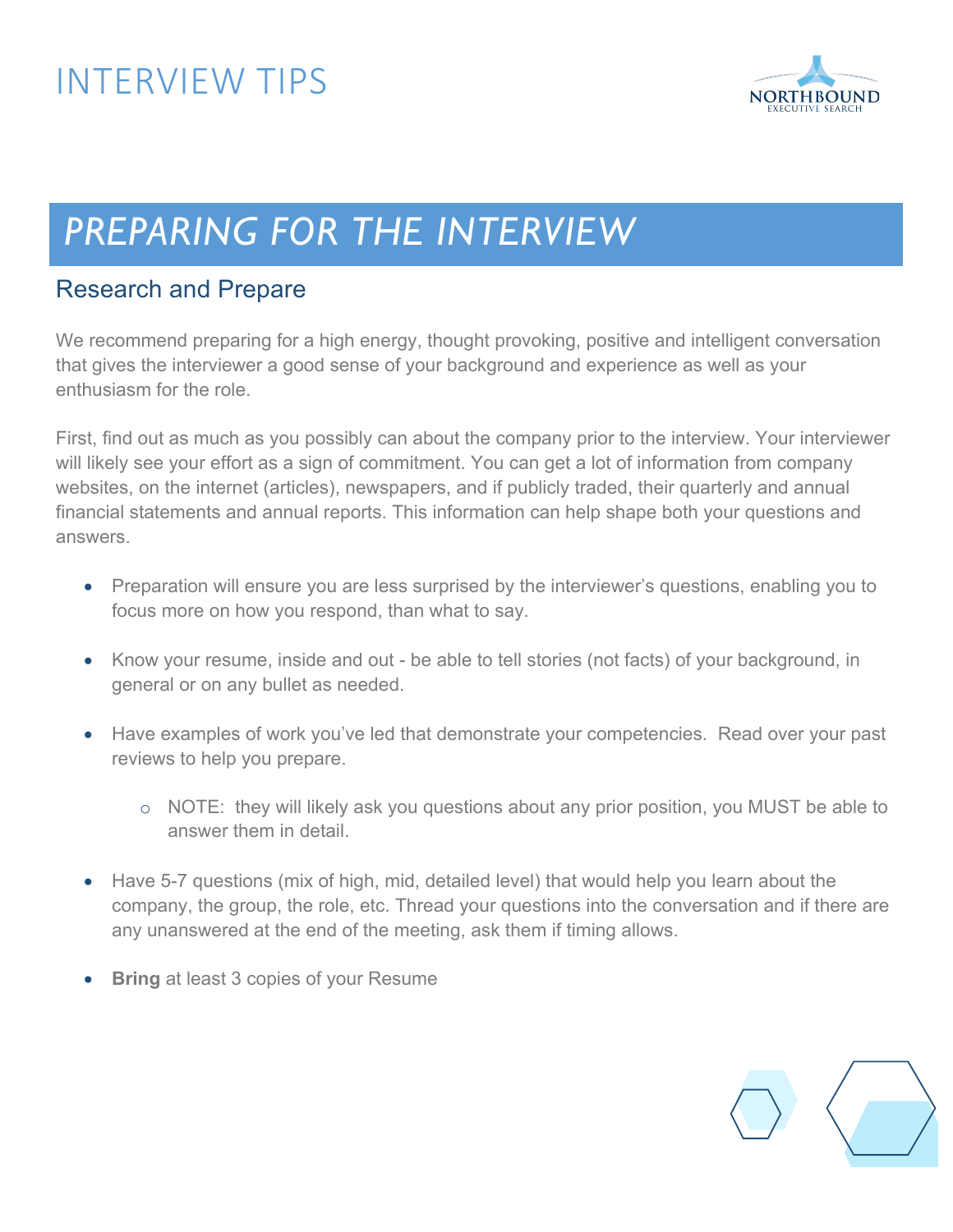

### Dress the Part

Dress for the position you are interviewing for, not the position you have now, it will help the interviewer visualize you in the role.

- It is CRITICAL to project the most professional image to potential employers. Interviewers are not only assessing your competency for the job but they're also assessing your ability to represent the company to their clients, etc.
- If in doubt, wear a subdued color suit (navy, gray, etc..), along with a white or a non-trendy blue button down dress shirt, conservative tie and shined shoes.
- Avoid avant-garde clothing, or overdone make-up or accessories. Your choice of clothing, grooming habits and general presentation speaks volumes about you.
- 'Wear your 'best shirt, best suit, best tie, etc. The process can usually be a few rounds so make sure you have enough inventory to mix it up.
- Look good, feel good. Remember, you never get a second chance to make a first impression in an interview!
- Recently, several firms have adopted a **"business casual**" dress policy. Do not assume that this means that you may attend the interview in business casual attire. Companies have differing views on appropriate dress for interviewees, so if desired check with your recruiter whether business casual attire would be acceptable to your interviewer before the interview. Even if the client deems that business casual is acceptable, bear in mind that many of your "competitors" in the interview process may still elect to dress in business attire.

### Arrive to the interview 10 minutes early (Not 20 minutes early or 2 minutes early) and NEVER late!

Punctuality is a reflection on your candidacy, don't take any chances here, sit at a coffee shop for an hour if need be.

- You may have difficulty locating the address or you might need to fill out a job application, or both, arriving early can help with this.
- If you find yourself running behind, text or call your Recruiter, or the person you are meeting if possible to let him or her know how late you will be and why.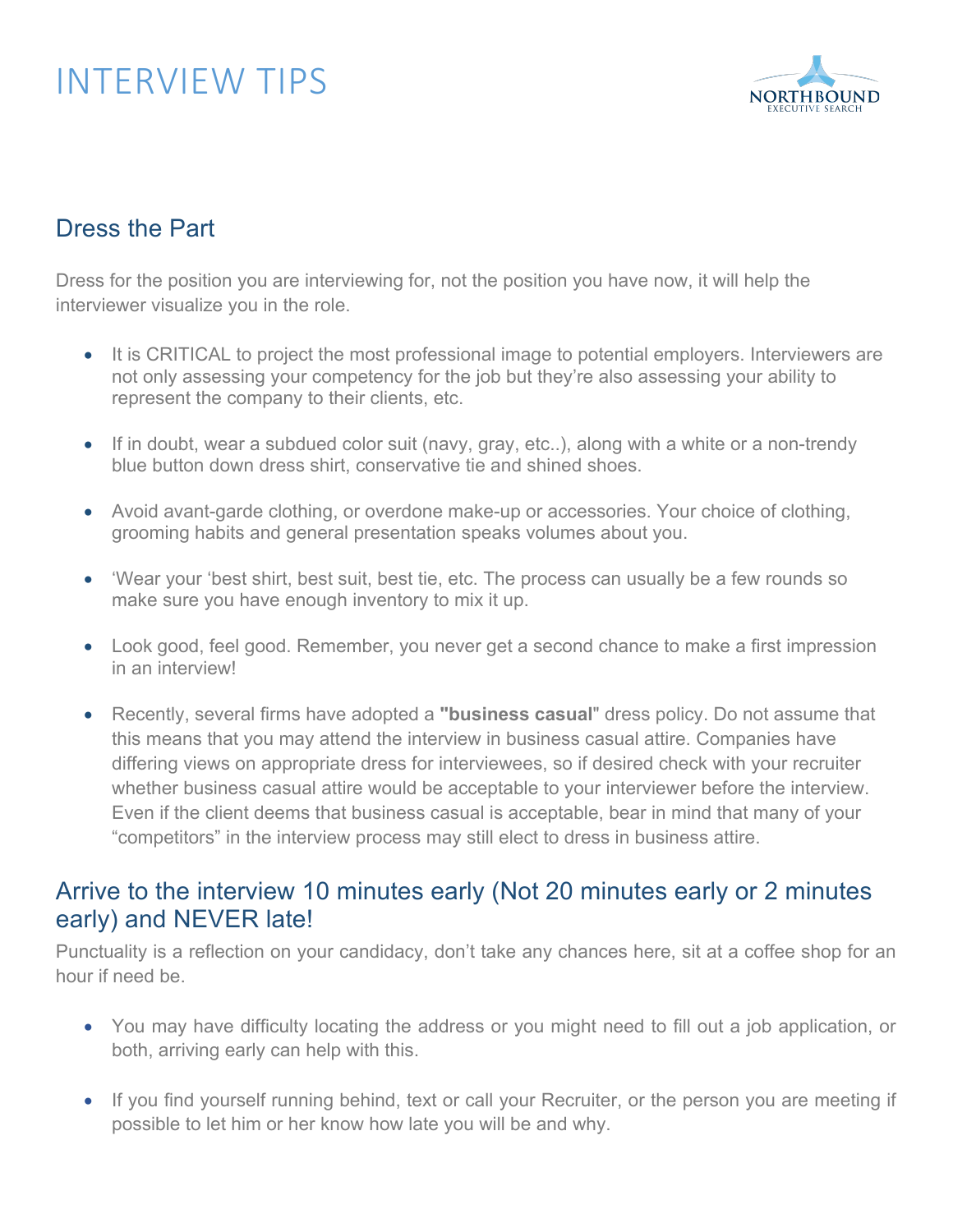

# **ACING THE INTERVIEW**

### What is an Interview?

Now, it's time to break it down to the basics.

A successful interview is a conversation between two people. That's it! A positive, thoughtful and memorable conversation.

An unsuccessful interview usually feels like a game of 21 questions, or worse off, an uncomfortable meeting with long silences. Who's fault is it when 21 questions or long silences occur on the interview? It's yours! Most people try to blame the interviewer, but if you walk into an interview with a basic understanding of the position, and have done enough research on the company, you should be able to sustain at least  $\frac{1}{2}$  an hour of your own questions with the interviewer answering them. (Not that you want it to go that way!) Remember, they want to hear you speak, make sure you do so in a confident, clear manner.

### Be friendly. Personality is extremely important! Who isn't attracted to friendly people?

In an interview process, most candidates have very similar hard skills. During the interview it is time for a company to gauge who they WANT to work with, and they will select a friendlier person. Again, they want to hire people they would enjoy working with every day, so be enthusiastic about the opportunity, show personality, be confident and genuine – find a way to connect with them **right from the start**.

- Establish eye contact. It makes them gain a sense that you are GENIUNE and open.
- Give a strong handshake and smile as you introduce yourself, and be prepared with an opening line.
- Get into a sincere conversation and find a way to connect with them right from the start. Again, the first 5 minutes are the most important 5 minutes.

Don't be casual about your interest in the position. Let them feel that you are **engaged**, prepared, curious, professional, enthusiastic and confident, but don't overly praise them or the company. That can feel overwhelming or even awkward to them.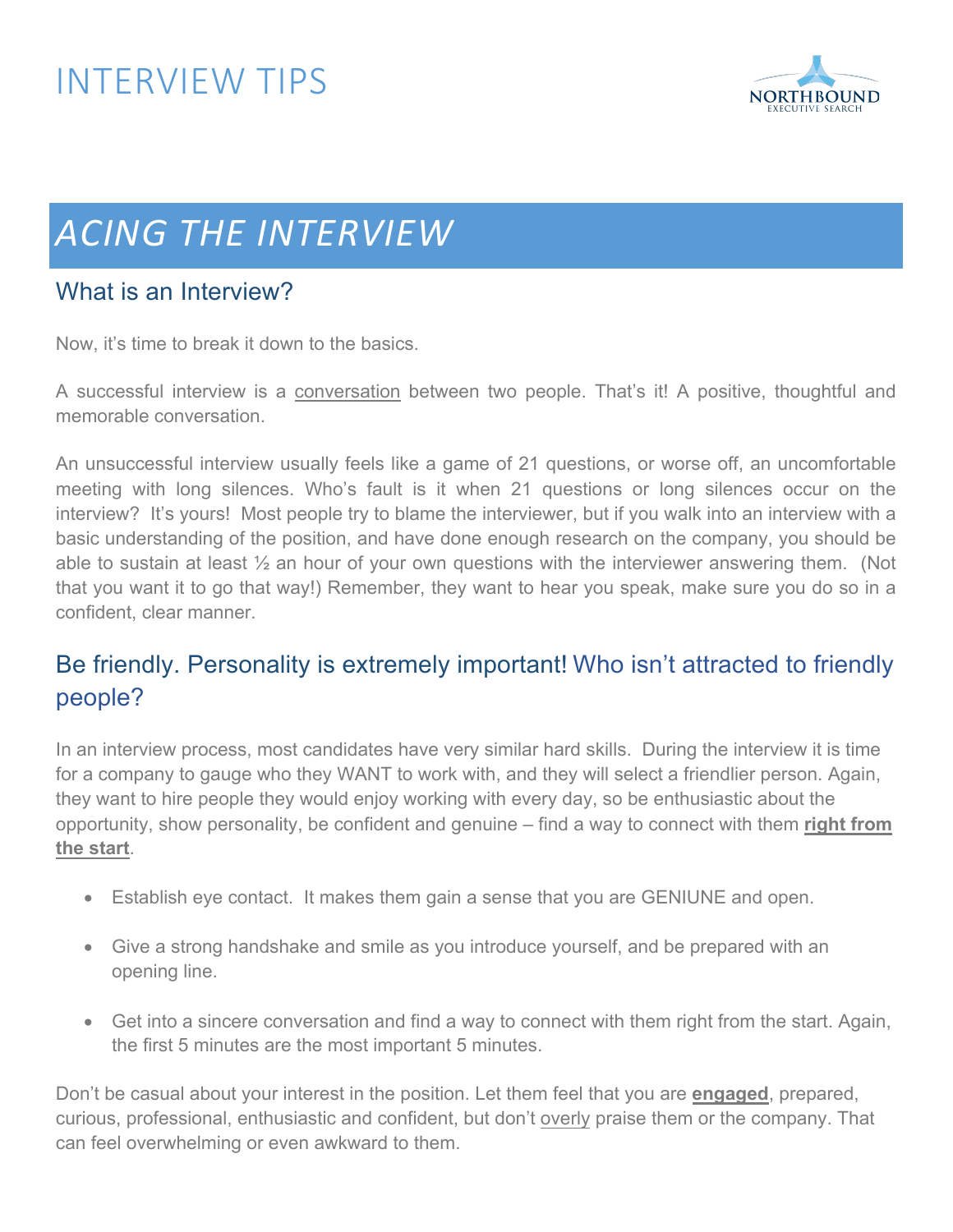

### Steer Away from Negativity, Always!

Don't be negative about anything, always present your past experiences positively. Steer away from negative words. Don't 'badmouth' your prior employers or supervisors. Keep the "sour grapes" to yourself to avoid coming across as bitter or difficult to work with. No matter how tempting or sincere this can be, it NEVER comes across well. There is a way to get that [point across in a neutral or even better, a positive way.

### Interviewing with Multiple People

The interview can be with one, two or more people. Most are one-on-one conversations that follow each other. Each person that you meet within is an interview in and of itself. Treat each as such. You can ask similar or even the same questions and gain different perspectives or choose to ask the most relevant question to an interviewer based on their position.

### You are Competing, this is your Chance to Sell Yourself

Companies do not meet with just one person and make their hiring decision. That's why they call it an interview process. Whether the company meets 3 people or 30, you are competing against other people and want to put yourself in a position to win. It doesn't mean you know you want the position, but it's better to be in the driver's seat.

Think of it like a 10 person race. You may run a great race, but someone else may run the race a little better than you. If you are on the top of your game, and you end up in second place, at least you know that you gave your best effort and will be better for on the next Interview. Anything less should be unacceptable to you and is also a disservice to your career.

• The most important thing for you to realize and truly own is that you are there to **SELL YOURSELF** - your background, skills interests and personality. It is not the other way around, and any minute you are not doing this, someone else will be.

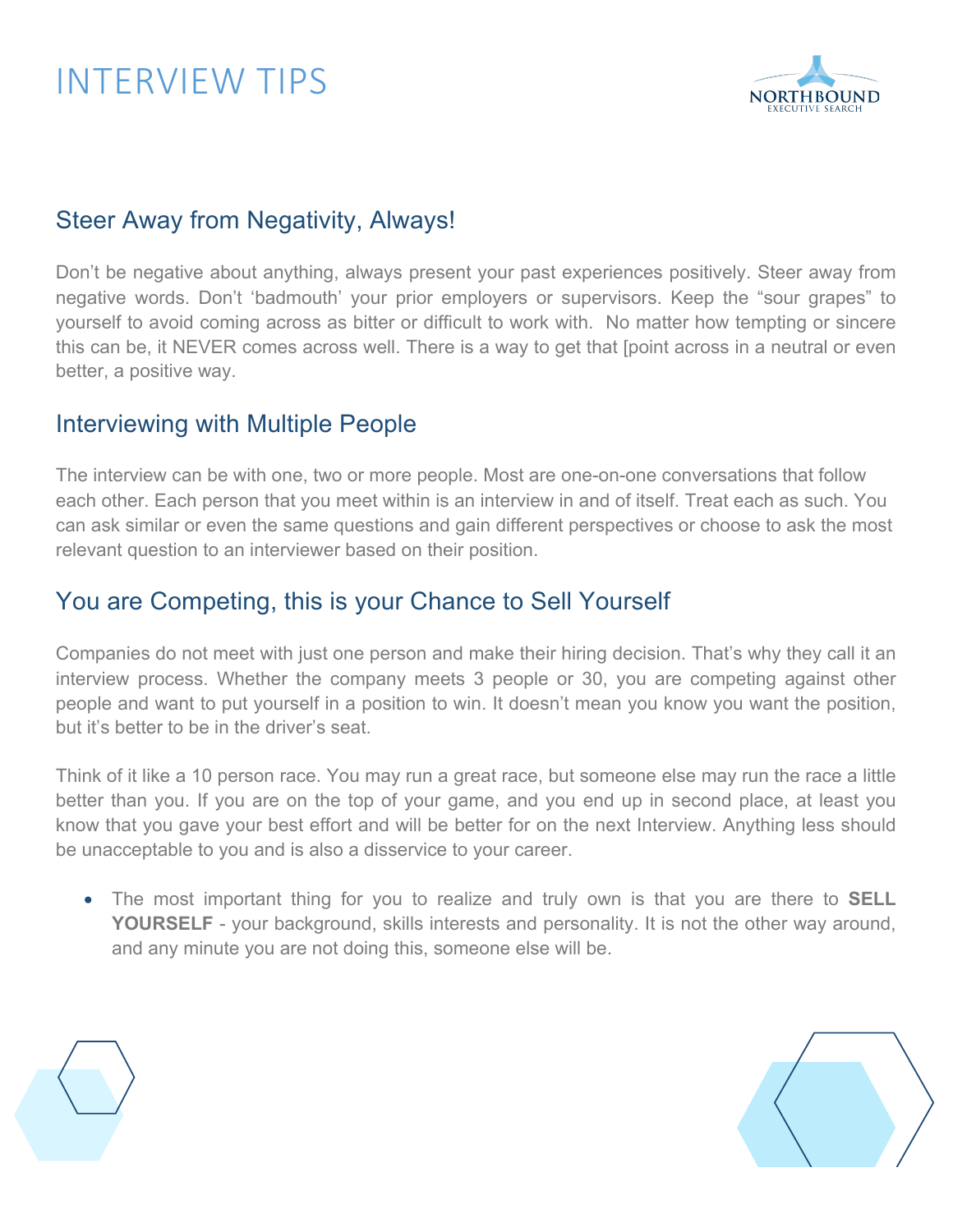

# *ANSWERING THE INTERVIEW QUESTIONS*

Usually, the structure of an interview (if structured at all) goes like this:

The interviewer walks in, introduces him/herself (as do you), sits down, looks at your resume, and starts asking questions…that's about as far as you can go with regards to the predictability of the interview.

Let's talk about the questions that you may encounter early on in the interview. These are geared towards getting new information on you that they can't get from your resume or asking you to elaborate on your resume. As for how to handle questions you may receive, see below for some thought starters.

### **Common Interview Questions:**

*\*\*These are ideas to help, you'll naturally want to come up with answers that are personal to you.*

#### CLARIFYING AND VALIDATING QUESTIONS: *AGAIN, KNOW YOUR RESUME!*

**Print out a copy**, take a slow read through it two days before, and then again a day before. Practice asking yourself to elaborate on each bullet of your resume as if the person across the table had no idea what it is that you have done.

• Including: school, grades, past employment and responsibilities, current position, system skills, certifications, etc.

#### "SO, TELL ME ABOUT YOURSELF."

The interviewer is really saying *"I want to hear you talk."* Use this opportunity to give a high-level summary of your qualifications, career history, major responsibilities and abilities that are most relevant to the position. They are assessing your ability to communicate well, so let them drill deeper on a specific question of course.

> • This is not an invitation to relate childhood memories in great detail or that you spend every weekend at the golf course, speaking for approximately 2-3 minutes max.

#### "WHAT DO YOU KNOW ABOUT US"?

They want to know that you understand what they do. They of course want you to be genuinely interested in them. Be able to give them a summary, and perhaps any current news on them might help as well.

#### **"ARE YOU HAPPY WITH YOUR CAREER?"**

The interviewer is really trying to gauge your self-esteem, confidence, career aspirations and whether you are a happy, positive person. Ensure you are genuine, you might want to explain to the interviewer how that position would be a positive step in your career.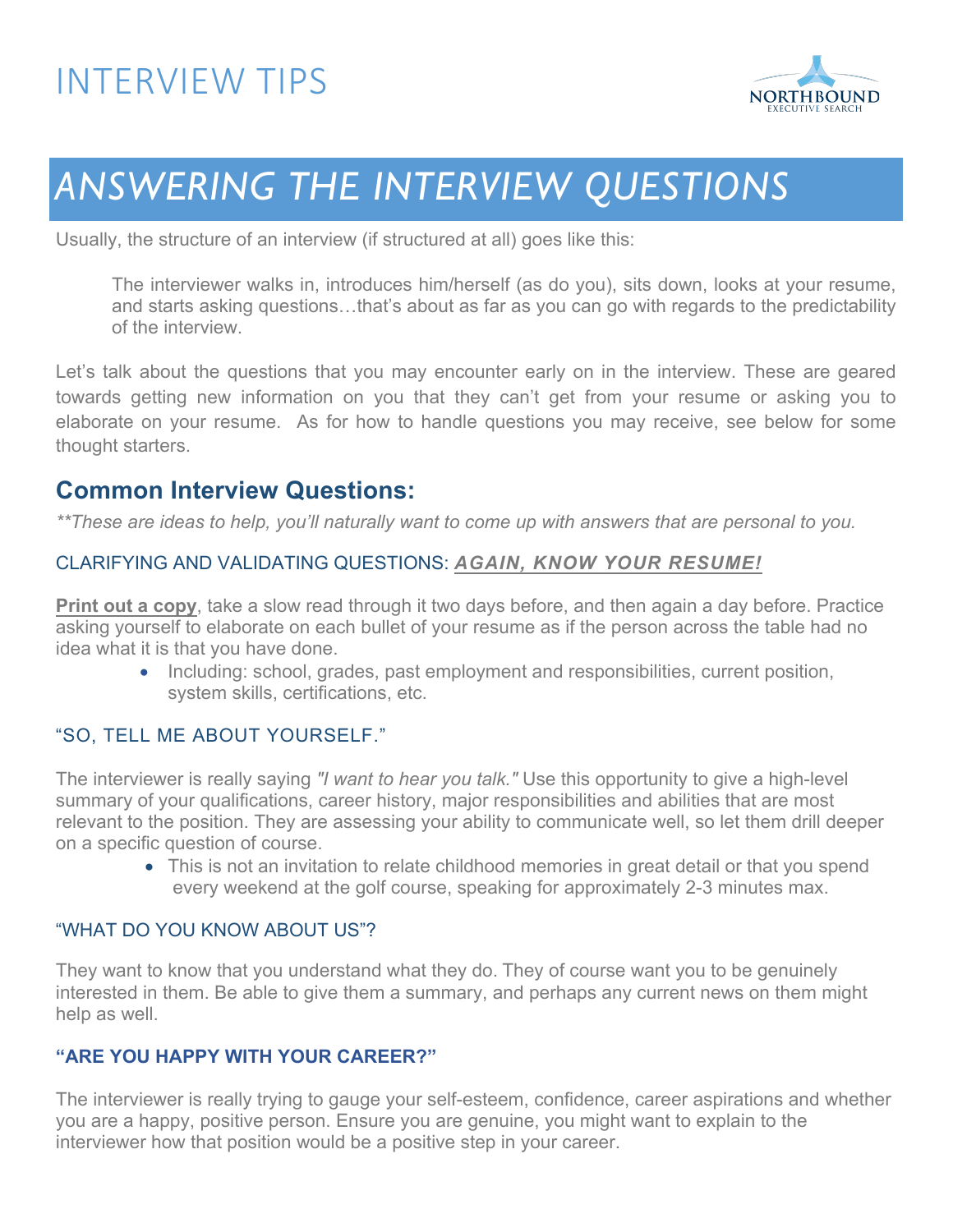

#### **"WHAT DO YOU LIKE/DISLIKE ABOUT YOUR CURRENT/MOST RECENT ROLE?"**

The interviewer wants to know whether the job in question involves tasks you don't like. Answer this wisely of course. A safe approach is to play up a characteristic of your present company that's different from the company you're talking to.

#### **"WHAT ARE YOUR STRENGTHS?"**

- There are no excuses for being unprepared for this question. The interviewer wants a straightforward answer as to what you are good at so they can start to understand ways that you can add value.
- Concentrate on discussing 2-3 of your strengths relevant to the position you are discussing.
- Think about the performance reviews your Managers have shared with you quick learner, tech savvy, or that you were seen as the go-to person there. 'My Managers have shared with me that that  $I$  am  $\qquad$ . "
- Avoid clichés such as *"I'm a good people person."* Be specific and provide relevant examples. Be prepared with stories and use them strategically and intermittently throughout the conversation.

#### "WHAT IS A WEAKNESS OF YOURS?"

A favorite of interviewers, this one is really about your level of self-awareness. Don't say you don't have any weaknesses.

• Choose wisely of course. Describe a professional development area and the steps you have taken to action it successfully.

#### "**WHY DO YOU WANT TO LEAVE YOUR CURRENT EMPLOYER?"**

Your response to this should be straightforward. You might want to let them know that you have learned a lot, have done very well but come back to the opportunity this role presents.

Never give negative reasons for leaving. Also, it's rarely appropriate to cite compensation as your primary motivation.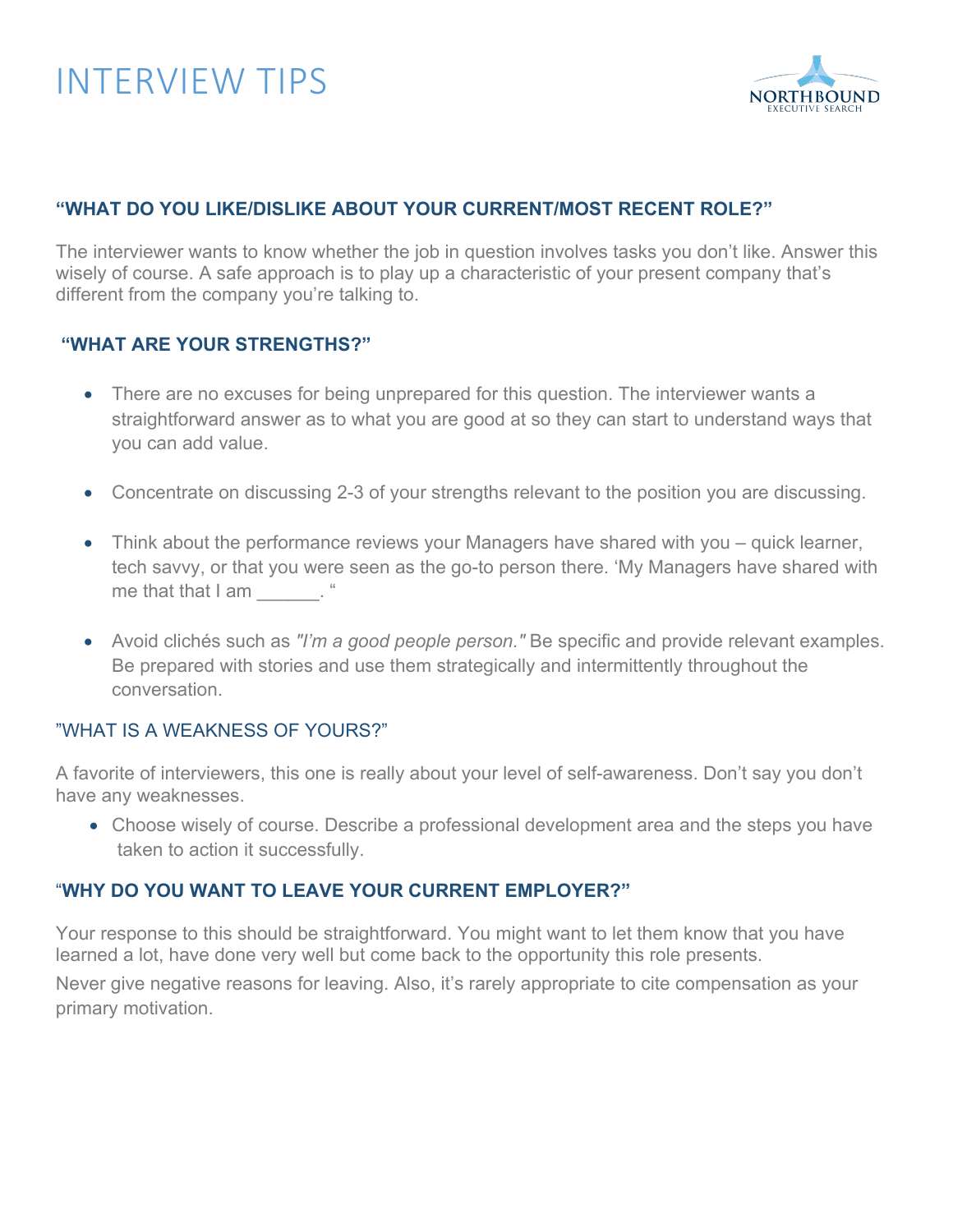

#### **"WHAT HAVE BEEN YOUR MOST NOTABLE ACHIEVEMENTS OR ACCOMPLISHMENTS?"**

The interviewer is trying to find out if you are an achiever. Describe a fairly recent, work-related achievement. Identify the skills it demanded and its benefit to the company.

- For example: *"My greatest achievement was to design and implement a new sales ledger computer system, bring it in ahead of time and improve our debtors position significantly, thereby, saving the company \$100,000 a month."*
- S.O.A.R is a helpful way to frame your examples. It stands for **S**ituation, **O**bstacles, **A**ction, **R**esult. Share your example in this sequence if it helps.

#### "**WHAT INTERESTED YOU IN THIS ROLE?"**

Come up with a specific answer for this, being too vague can come across as being unprepared. A common pitfall, prepare for this one!

#### **"WHAT TYPE OF WORK ENVIRONMENT DO YOU ENJOY / THRIVE IN?"**

• Come up with what is important to you and what attracted you to the position. Connect your answer to how you can add value and fit into the company environment, the role, group and functional area you are interviewing for.

#### PERSONAL QUESTIONS – "WHAT DO YOU DO FOR FUN? HOW DO YOU SPEND YOUR FREE TIME?" ETC...

Traveling, eating out, etc. Whatever you choose to say, be able to back it up. The more interesting your answer is, the better, as long as it is relatable to the interviewer, so don't be too risky here.

*\*\*These are only ideas to help, you'll naturally want to come up with answers that are personal to you.*



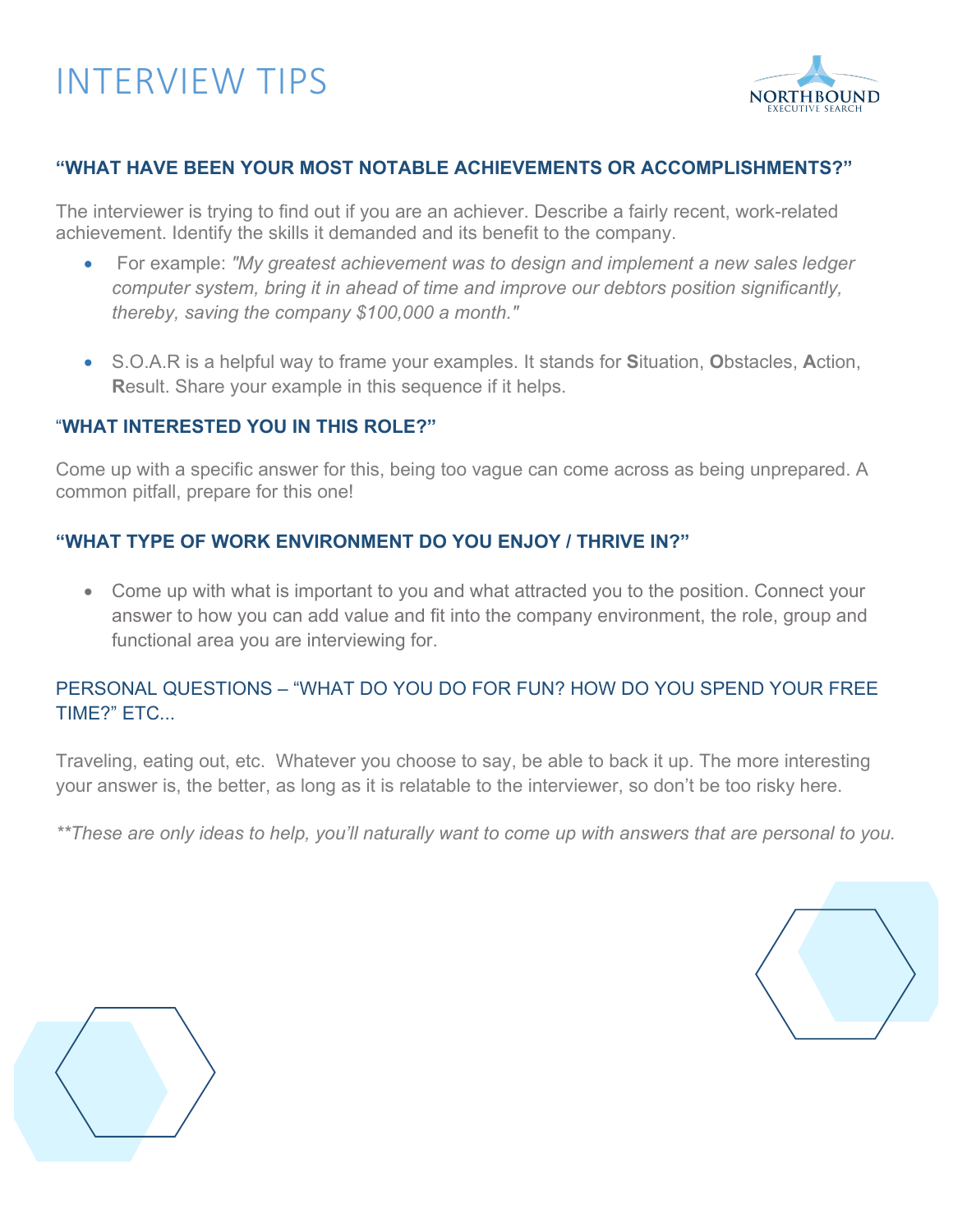

### **Additional Interview Questions You Might Want to Prepare For:**

- Where would you like to be in your career in five years?
- How would your colleagues describe you? Your subordinates?
- Why should I offer this position to you?
- How do you feel about working long hours/weekends?
- What can you bring to this organization?
- Which part of this role is least attractive to you?
- Do you prefer to work alone or in a group? Why?
- What are you looking for in a company?
- Have you received any work-related awards for outstanding performance?
- Have you taken any skills-related courses recently?

There are thousands of "other possible questions" that may be asked on the interview. When asked a question you did not specifically prepare for, make sure your answer is professional, and that it allows the interviewer to gain further confidence in you for the open position.



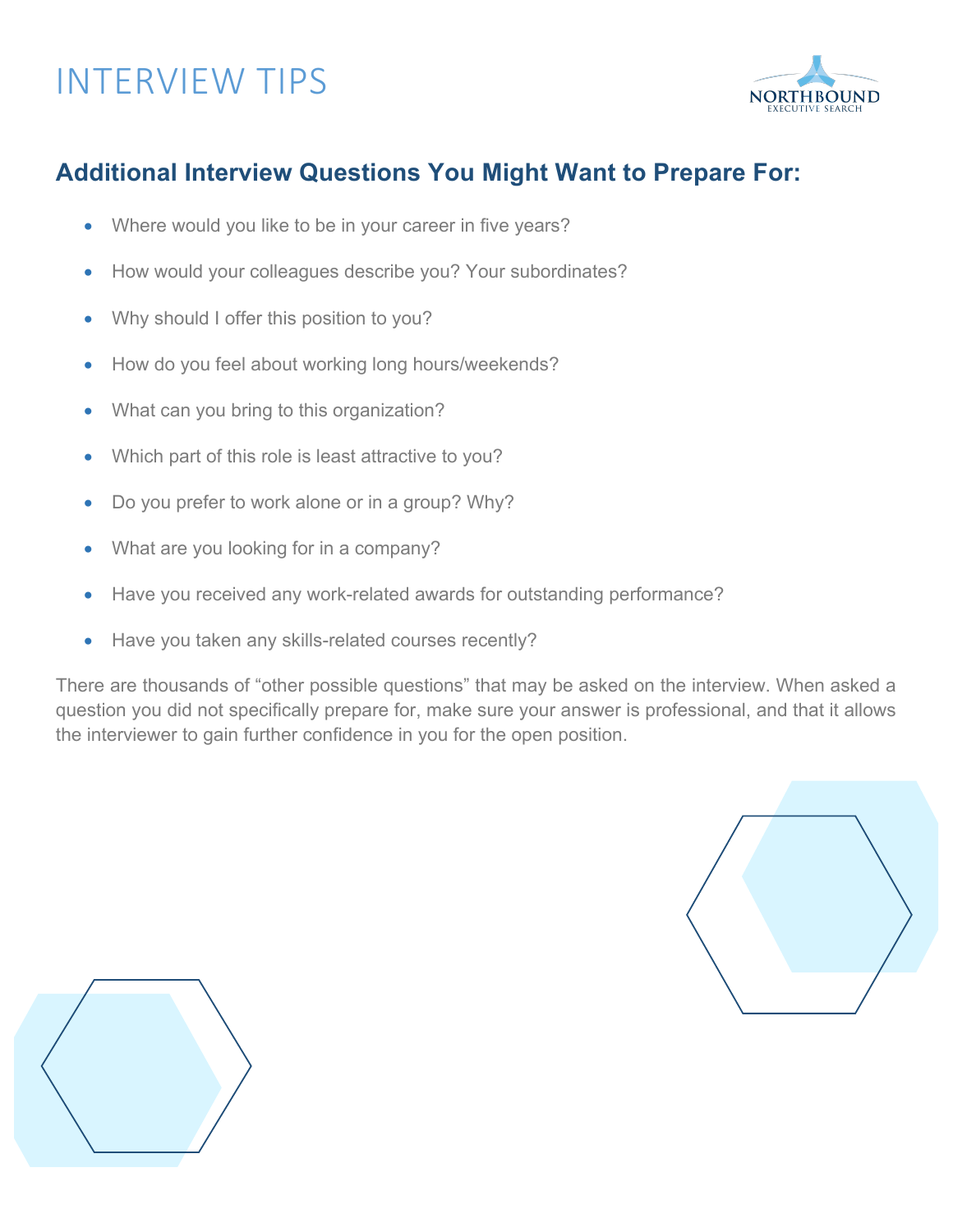

# *QUESTIONS TO ASK THE INTERVIEWER:*

The interview is about selling yourself. That means asking intelligent, well thought out, relevant and practical questions that allow you to build a connection to the people and the role.

Again, ALWAYS thread your questions into the conversation so that it becomes a natural, free-flowing conversation to the interviewer and it's always best to come up with questions on your own.

- 1. **What is the organizational structure of the Accounting Department?**
- 2. **Describe what exceeding expectations looks like at year end for the person in this role?**
- 3. **Do you think that the monthly close is running as effectively as it can?**
- **4. What are the key monthly deliverables and deadlines within the group? Which ones would I be responsible for?**
- **5. Who would I be regularly interacting with the company across other divisions or externally?**

Finally, answers by the interviewer should spark comments from your own experiences allowing a conversation to form. Don't simply ask your question, get an answer, and then just jump into your next question. You will not look sincere nor will you appear to be listening to your interviewer's answer. This is the part of the interview that's totally up to you to execute. Get the fear out of your head, so you can be you!

### It is **NOT** impressive to go into an interview and ask the following questions:

- 1. "What is a typical day like?" (Yaaaaaaaawn!) So in other words, you'd like for me to do all of the talking, this is a question set aside for lighter level roles only.
- 2. Questions focused on growth or career advancement. You can have a conversation around career advancement but be careful not to sound too interested in future roles. Your interviewer may worry about your interest in leaving the position (internally or externally) six months after you're in it.
- 3. Questions regarding hours, compensation, corporate benefits, and quite honestly, any other question that asks, "so what do I get out of this whole deal?" It conveys that you are there for all the wrong reasons…we will get answers to those questions in other ways and they will get answered over time.